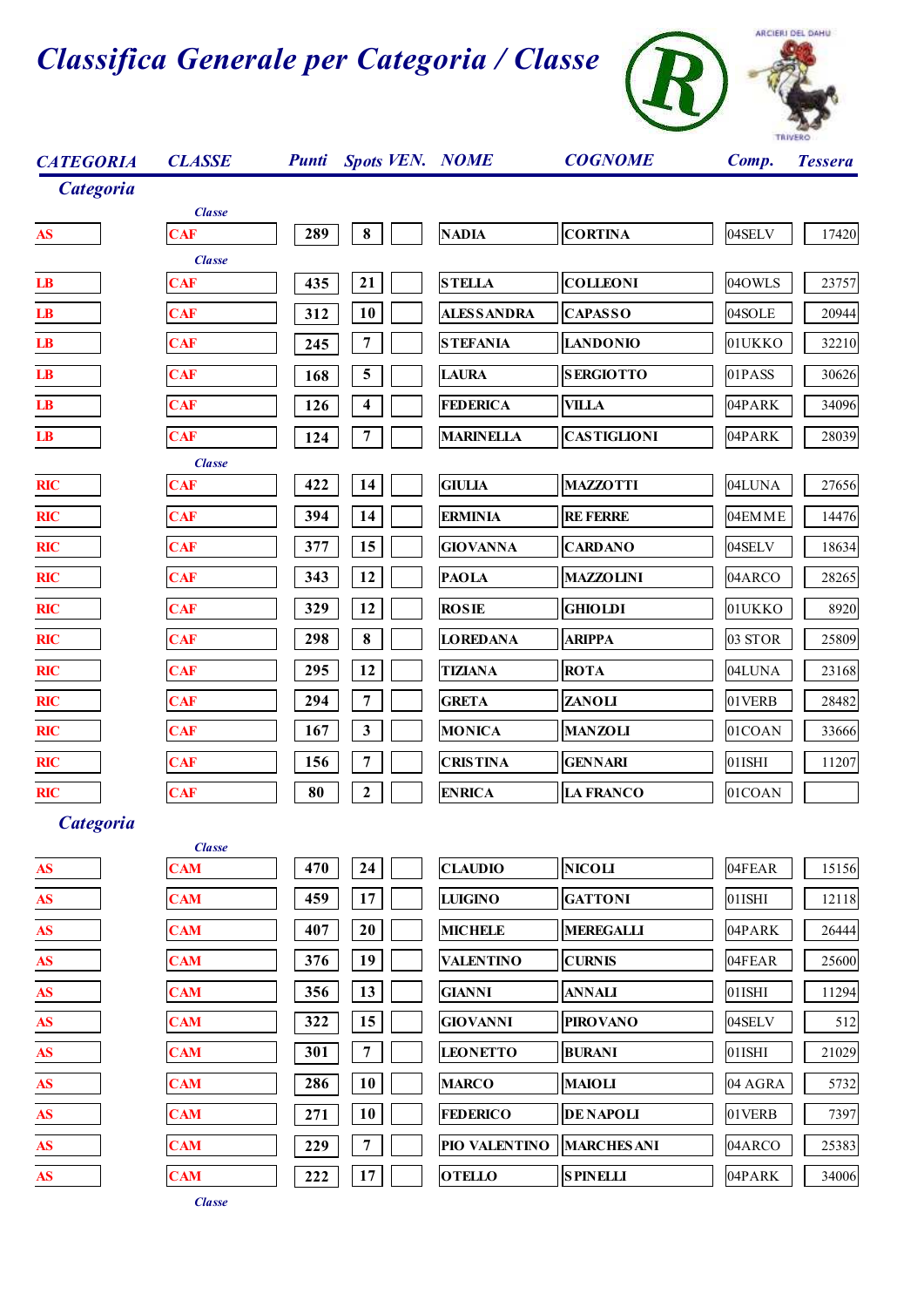



| <b>CATEGORIA</b>       | <b>CLASSE</b> | <b>Punti</b> | <b>Spots VEN. NOME</b> |                     | <b>COGNOME</b>          | Comp.  | <b>Tessera</b> |
|------------------------|---------------|--------------|------------------------|---------------------|-------------------------|--------|----------------|
| $\mathbf{L}\mathbf{B}$ | <b>CAM</b>    | 492          | 30                     | <b>WALTER</b>       | <b>MARZORATI</b>        | 04SOLE | 9829           |
| $\mathbf{LB}$          | <b>CAM</b>    | 435          | 16                     | <b>SERGIO</b>       | <b>NICHELE</b>          | 04EMME | 12335          |
| $\mathbf{LB}$          | <b>CAM</b>    | 418          | 20                     | <b>GIANLUIGI</b>    | <b>PINCIROLI</b>        | 04AMIS | 15914          |
| $\mathbf{LB}$          | <b>CAM</b>    | 417          | 13                     | <b>CLAUDIO</b>      | <b>PELIS</b>            | 04ARCO | 20428          |
| $\mathbf{LB}$          | <b>CAM</b>    | 383          | 19                     | <b>MARCO</b>        | <b>BOGGI</b>            | 04AMIS | 799            |
| $\mathbf{LB}$          | <b>CAM</b>    | 371          | 14                     | <b>ANTONIO</b>      | <b>UBOLDI</b>           | 04AMIS | 16110          |
| LB                     | <b>CAM</b>    | 364          | 14                     | <b>VLADIMIRO</b>    | <b>GRASSINI</b>         | 04SOLE | 20943          |
| $\mathbf{LB}$          | <b>CAM</b>    | 352          | 15                     | <b>ALES S ANDRO</b> | <b>SCALICI GIUSSANI</b> | 04AMIS | 16667          |
| $\mathbf{LB}$          | <b>CAM</b>    | 322          | 9                      | NICOLO'             | <b>VITARI</b>           | 01UKKO | 18560          |
| $\mathbf{LB}$          | <b>CAM</b>    | 318          | 13                     | <b>MARCO</b>        | <b>DONI</b>             | 04APAI | 467            |
| $\mathbf{LB}$          | <b>CAM</b>    | 303          | $\boldsymbol{9}$       | <b>DARIO</b>        | <b>GORGHETTO</b>        | 04ARCH | 363            |
| $\mathbf{LB}$          | <b>CAM</b>    | 277          | 10                     | <b>ANDREA</b>       | <b>DELLA ROSSA</b>      | 01VERB | 28583          |
| $\mathbf{LB}$          | <b>CAM</b>    | 242          | $\bf 8$                | <b>IVANO</b>        | <b>ARIOLDI</b>          | 04LUNA | 12656          |
| LB                     | <b>CAM</b>    | 220          | 6                      | <b>MARIO</b>        | <b>PIROLA</b>           | 04LUNA | 9588           |
| $\mathbf{LB}$          | <b>CAM</b>    | 217          | 4                      | <b>MARCO</b>        | <b>FIORE</b>            | 01UKKO |                |
| $\mathbf{LB}$          | <b>CAM</b>    | 208          | 6                      | <b>CESARE</b>       | <b>BIFFI</b>            | 04SOLE | 26415          |
| $\mathbf{L}\mathbf{B}$ | <b>CAM</b>    | 111          | $\mathbf{3}$           | <b>MAURIZIO</b>     | <b>ARMANINI</b>         | 04LUNA | 23012          |
|                        | <b>Classe</b> |              |                        |                     |                         |        |                |
| <b>RIC</b>             | <b>CAM</b>    | 627          | 31                     | <b>BRUNO</b>        | <b>PELLICCIONI</b>      | 04LUNA | 20147          |
| <b>RIC</b>             | <b>CAM</b>    | 593          | 35                     | <b>DIMITRI</b>      | <b>MAFFIULETTI</b>      | 04OWLS | 23758          |
| <b>RIC</b>             | <b>CAM</b>    | 556          | 33                     | <b>ANDREA</b>       | <b>FRONTINI</b>         | 01UKKO | 27700          |
| <b>RIC</b>             | <b>CAM</b>    | 544          | 26                     | <b>PIERO</b>        | <b>CALCATERRA</b>       | 04ALCE | 32457          |
| <b>RIC</b>             | <b>CAM</b>    | 532          | 27                     | <b>SILVANO</b>      | <b>BELLATO</b>          | 01UKKO | 15376          |
| <b>RIC</b>             | <b>CAM</b>    | 495          | 24                     | <b>LORENZO</b>      | <b>COMOTTI</b>          | 04LUNA | 22023          |
| <b>RIC</b>             | <b>CAM</b>    | 453          | 18                     | <b>CESARE</b>       | <b>LA FRANCO</b>        | 01COAN | 28158          |
| <b>RIC</b>             | <b>CAM</b>    | 439          | 18                     | <b>ANGELO</b>       | <b>TUNISI</b>           | 04SOLE | 23203          |
| <b>RIC</b>             | <b>CAM</b>    | 427          | 20                     | <b>MASSIMO</b>      | <b>COMOLINI</b>         | 04OWLS | 31993          |
| <b>RIC</b>             | <b>CAM</b>    | 403          | $20\,$                 | <b>GIANLUCA</b>     | <b>SALMOIRAGHI</b>      | 01UKKO | 31948          |
| <b>RIC</b>             | <b>CAM</b>    | 401          | 17                     | <b>VALTER</b>       | <b>GERARDI</b>          | 01UKKO | 6913           |
| <b>RIC</b>             | <b>CAM</b>    | 393          | 19                     | <b>VIRGILIO</b>     | <b>AMBROSINI</b>        | 04OWLS | 30809          |
| <b>RIC</b>             | <b>CAM</b>    | 386          | 13                     | <b>NICOLA</b>       | <b>RONZONI</b>          | 04OWLS | 30806          |
| RIC                    | <b>CAM</b>    | 375          | 16                     | <b>FRANCO</b>       | <b>BUSTI</b>            | 01UKKO | 19543          |
| <b>RIC</b>             | <b>CAM</b>    | 362          | 12                     | <b>ENZO</b>         | <b>PAGANI</b>           | 04OWLS | 33710          |
| <b>RIC</b>             | <b>CAM</b>    | 359          | 12                     | <b>DAVIDE</b>       | <b>BRUNELLA</b>         | 04APAI | 28972          |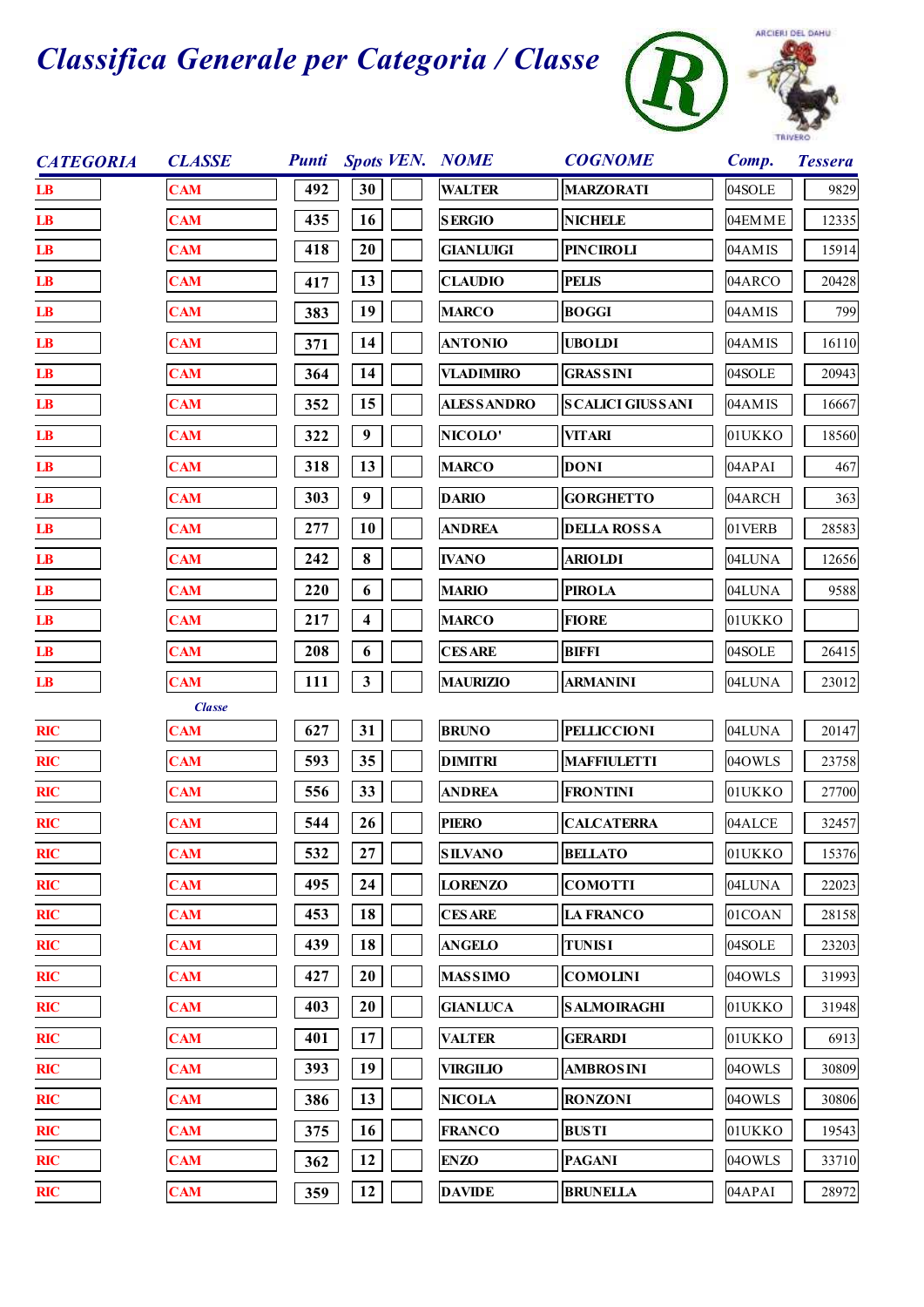



| <b>CATEGORIA</b> | <b>CLASSE</b>               |     |                  | Punti Spots VEN. NOME | <b>COGNOME</b>      | Comp.     | <b>Tessera</b> |
|------------------|-----------------------------|-----|------------------|-----------------------|---------------------|-----------|----------------|
| <b>RIC</b>       | <b>CAM</b>                  | 353 | 13               | <b>GUIDO</b>          | <b>FONTANELLA</b>   | 01DAHU    | 1102           |
| <b>RIC</b>       | <b>CAM</b>                  | 351 | 14               | <b>VALERIO</b>        | <b>SICA</b>         | 04LUNA    | 24925          |
| <b>RIC</b>       | <b>CAM</b>                  | 345 | 13               | <b>GIORGIO</b>        | <b>MALAN</b>        | 01PASS    | 30625          |
| <b>RIC</b>       | <b>CAM</b>                  | 320 | 12               | <b>MARCO</b>          | <b>ROTA</b>         | 04OWLS    | 26871          |
| <b>RIC</b>       | <b>CAM</b>                  | 314 | $\boldsymbol{9}$ | <b>EDOARDO</b>        | <b>PINELLI</b>      | 01ISHI    |                |
| <b>RIC</b>       | <b>CAM</b>                  | 304 | 9                | <b>SIMONE</b>         | <b>RASO</b>         | 04APAI    | 32070          |
| <b>RIC</b>       | <b>CAM</b>                  | 302 | 13               | <b>SALVATORE</b>      | <b>IERNA</b>        | 04ALCE    | 32751          |
| <b>RIC</b>       | <b>CAM</b>                  | 297 | $\boldsymbol{9}$ | <b>WALTER</b>         | <b>ZAPPA</b>        | 01UKKO    | 21212          |
| <b>RIC</b>       | <b>CAM</b>                  | 294 | 11               | <b>ROBERTO</b>        | <b>MAINO</b>        | 01VERB    | 28483          |
| <b>RIC</b>       | <b>CAM</b>                  | 264 | 7                | <b>FABRIZIO</b>       | <b>GARAVAGLIA</b>   | 04ALCE    | 3933           |
| <b>RIC</b>       | <b>CAM</b>                  | 260 | 11               | <b>ANDREA</b>         | <b>TERRANEO</b>     | 04AMIS    | 22036          |
| <b>RIC</b>       | <b>CAM</b>                  | 248 | $\bf 8$          | <b>CRISTIAN</b>       | <b>GARANZINI</b>    | 04ALCE    | 16604          |
| <b>RIC</b>       | <b>CAM</b>                  | 244 | 7                | <b>OSVALDO</b>        | <b>RESTANI</b>      | $01$ ISHI | 7045           |
| <b>RIC</b>       | <b>CAM</b>                  | 235 | $\bf 8$          | <b>FRANCO</b>         | <b>PRATO</b>        | 04SOLE    | 27674          |
| <b>RIC</b>       | <b>CAM</b>                  | 234 | 7                | <b>DAVIDE</b>         | <b>PAGANINI</b>     | 04ALCE    | 32506          |
| <b>RIC</b>       | <b>CAM</b>                  | 227 | 5                | <b>STEFANO</b>        | <b>POZZI</b>        | 01UKKO    |                |
| <b>RIC</b>       | <b>CAM</b>                  | 213 |                  | <b>ALFONSO</b>        | <b>BALLERINI</b>    | 04ALCE    | 14605          |
| <b>RIC</b>       | <b>CAM</b>                  | 201 | 7                | <b>GIANPIERO</b>      | <b>BERTALOT</b>     | 01PASS    | 1814           |
| <b>RIC</b>       | <b>CAM</b>                  | 174 | 5                | <b>THOMAS</b>         | <b>GURIAN</b>       | 04AMIS    | 32792          |
| <b>RIC</b>       | <b>CAM</b>                  | 171 | 6                | <b>ALFIO</b>          | <b>OLIVERI</b>      | 04ALCE    | 32750          |
| <b>RIC</b>       | <b>CAM</b>                  | 148 | 6                | <b>GIANCARLO</b>      | <b>CAS AMASSIMA</b> | 04LUNA    | 28460          |
| <b>Categoria</b> |                             |     |                  |                       |                     |           |                |
| $\mathbf{LB}$    | <b>Classe</b><br><b>CUF</b> | 353 | 17               | <b>CARLOTTA</b>       | <b>MAFFIULETTI</b>  | 04OWLS    | 28200          |
| $\mathbf{LB}$    | <b>CUF</b>                  | 323 | 11               | <b>ADELAIDE</b>       | <b>AGLIAUDI</b>     | 01DAHU    | 28138          |
|                  | <b>Classe</b>               |     |                  |                       |                     |           |                |
| <b>RIC</b>       | <b>CUF</b>                  | 459 | 26               | <b>GIORGIA</b>        | <b>MAFFIULETTI</b>  | 04OWLS    | 26820          |
| <b>RIC</b>       | <b>CUF</b>                  | 402 | 23               | <b>AURORA</b>         | <b>CARLONE</b>      | 01DAHU    | 30792          |
| <b>RIC</b>       | <b>CUF</b>                  | 256 | 10               | <b>MARTA</b>          | <b>ROTA</b>         | 04OWLS    | 33705          |
| <b>Categoria</b> |                             |     |                  |                       |                     |           |                |
| <b>RIC</b>       | <b>Classe</b><br><b>CUM</b> | 552 | 28               | <b>FRANCESCO</b>      | <b>CARLONE</b>      | 01DAHU    | 30793          |
| <b>RIC</b>       | <b>CUM</b>                  | 182 | $\boldsymbol{9}$ | <b>GIANLUCA</b>       | <b>CALCATERRA</b>   | 04ALCE    | 32937          |
| <b>Categoria</b> |                             |     |                  |                       |                     |           |                |
|                  | <b>Classe</b>               |     |                  |                       |                     |           |                |
| <b>RIC</b>       | <b>JUN</b>                  | 501 | 15               | <b>GIACOMO</b>        | <b>GIARDINO</b>     | 01DAHU    | 32444          |